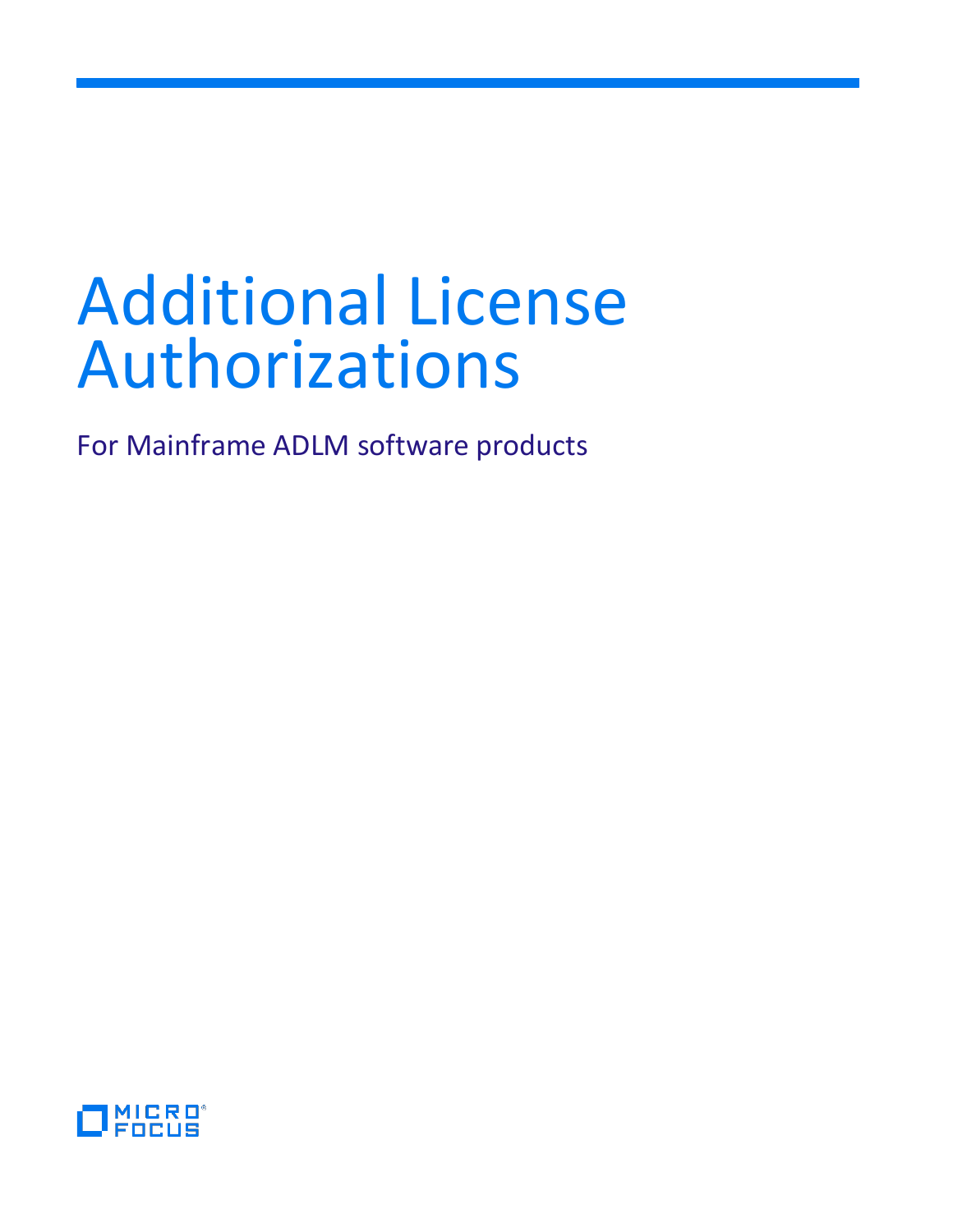This Additional License Authorizations document ("ALA") set forth the applicable License Options and additional specific software license terms that govern the authorized use of the software products specified below, and are part of the applicable agreement (i.e., Micro Focus End User License Agreement; and/or any separate agreement that grants Licensee a license to such products (e.g., Customer Portfolio Terms or other Master Agreement); and/or Quotation) (the "Applicable Agreement"). Capitalized terms used but not defined herein shall have the meanings set forth in the Applicable Agreement.

# **Products and suites covered**

| <b>Products</b>                               | E-LTU or<br>E-Media<br>available * | Non-production<br>software class ** | <b>Term License</b><br>Non-production<br>software class (if<br>available) |
|-----------------------------------------------|------------------------------------|-------------------------------------|---------------------------------------------------------------------------|
| Advanced Authentication Connector for z/OS*** | <b>Yes</b>                         | Class 2                             | Class 2                                                                   |
| ChangeMan ECP                                 | Yes                                | Class 2                             | Class 2                                                                   |
| ChangeMan M+R                                 | Yes                                | Class 2                             | Class 2                                                                   |
| ChangeMan SSM                                 | Yes                                | Class 2                             | Class 2                                                                   |
| ChangeMan ZMF (all variants)                  | Yes                                | Class 2                             | Class 2                                                                   |
| ChangeMan ZMF Client Pack                     | Yes                                | Class 2                             | Class 2                                                                   |
| Comparex (all variants)                       | <b>Yes</b>                         | Class 2                             | Class 2                                                                   |
| StarTool (all variants)                       | Yes                                | Class 2                             | Class 2                                                                   |

| <b>Suites</b>                                                              | E-LTU or<br>E-Media<br>available * | <b>Non-production</b><br>software class ** | <b>Term License</b><br><b>Non-production</b><br>software class (if<br>available) |
|----------------------------------------------------------------------------|------------------------------------|--------------------------------------------|----------------------------------------------------------------------------------|
| Advanced Authentication Connector for z/OS Bundle                          | Yes                                | Class 3                                    | Class 3                                                                          |
| Mainframe Suite for IBM Rational Development and Test for System<br>$7***$ | Yes                                | Class 2                                    | Class 2                                                                          |

\* Any product sold as E-LTU or E-Media shall be delivered electronically regardless of any contrary designation in a purchase order. \*\* Additional licenses solely for non-production use may be available as specified in the Non-Production Licensing Guide found at **[software.microfocus.com/legal/software-licensing](http://software.microfocus.com/legal/software-licensing)** depending on the non-production software class specified above. Any such nonproduction licenses will be subject to the Non-Production Licensing Guide and the applicable License Option terms and conditions set forth in this ALA.

\*\*\* Z/OS® and System Z® are registered trademarks of IBM Corporation.

# **Definitions**

Capitalized terms not otherwise defined in this ALA document are defined in the governing agreement.

| Term                    | <b>Definition</b>                                                                                                                                                                                                                                                                                                                                                                                                                    |
|-------------------------|--------------------------------------------------------------------------------------------------------------------------------------------------------------------------------------------------------------------------------------------------------------------------------------------------------------------------------------------------------------------------------------------------------------------------------------|
| <b>CEC</b>              | Means the Central Electronic Complex, and includes CPUs, memory, channels, controllers, power<br>supplies within the hardware, and direct access storage devices.                                                                                                                                                                                                                                                                    |
| <b>Concurrent Users</b> | Means individuals who, at the same point in time, have accessed or used the Licensed Software via any<br>device or other software program, directly or indirectly, regardless of how such access occurs or whether<br>such user uses any hardware or software that reduces the apparent number of users who are using the<br>Licensed Software, such as by using a terminal service. Access or use means the ability to use, copy or |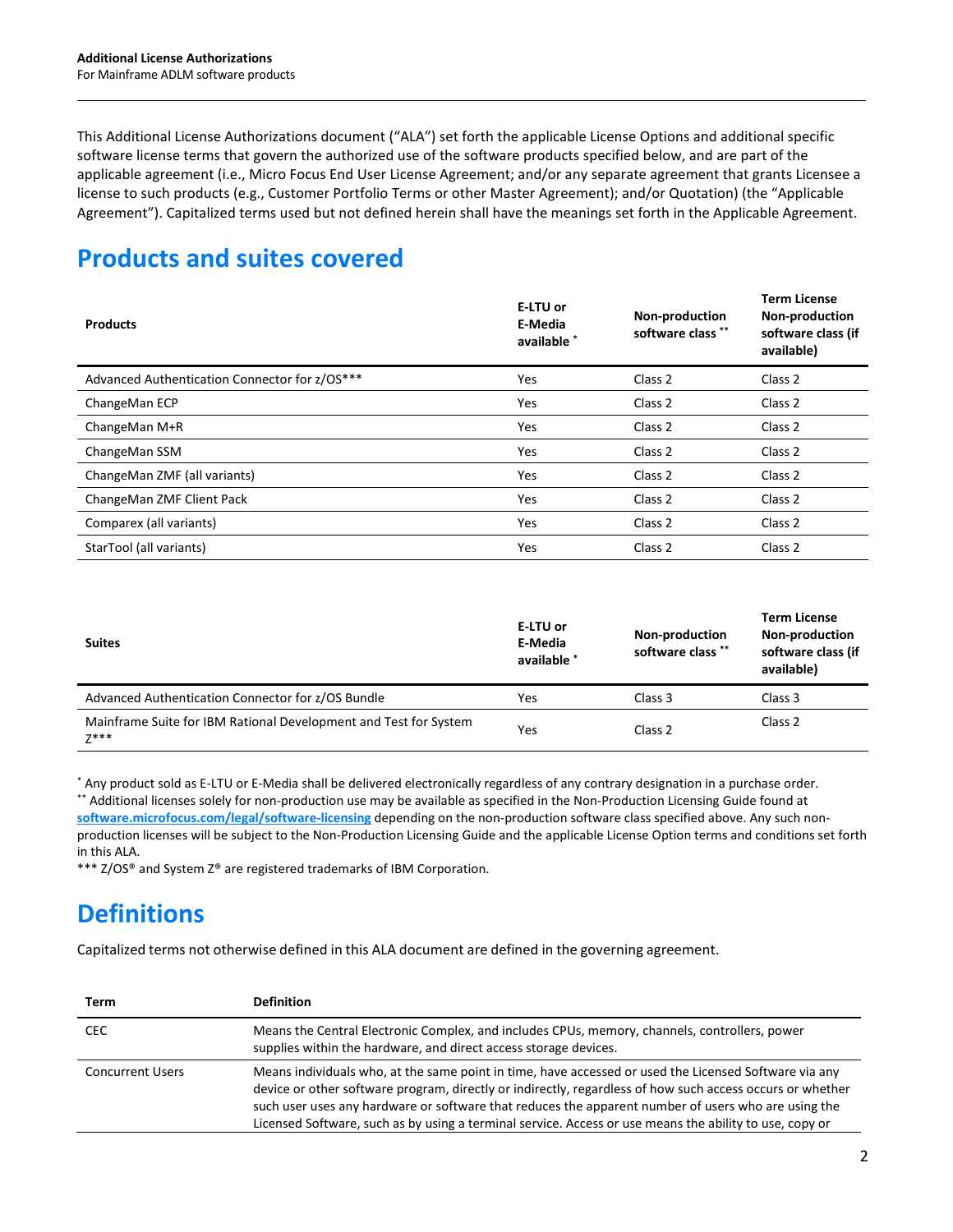#### **Additional License Authorizations**

For Mainframe ADLM software products

| <b>Term</b>                              | <b>Definition</b>                                                                                                                                                                                                                                                                                                                                                                                                                                                                                                                                                                                      |
|------------------------------------------|--------------------------------------------------------------------------------------------------------------------------------------------------------------------------------------------------------------------------------------------------------------------------------------------------------------------------------------------------------------------------------------------------------------------------------------------------------------------------------------------------------------------------------------------------------------------------------------------------------|
|                                          | operate the Licensed Software or the loading of any part of the Licensed Software into random access<br>memory (RAM) of a computer.                                                                                                                                                                                                                                                                                                                                                                                                                                                                    |
| <b>CPU or Central Processing</b><br>Unit | Means an individual central processing unit for a computing device that contains a control unit that<br>extracts instructions from memory and decodes and executes the instructions.                                                                                                                                                                                                                                                                                                                                                                                                                   |
| E-LTU and E-Media                        | Means products which are electronically delivered only, and as such any reference to FOB Destination or<br>delivery methods that are stated on your purchase order other than electronic shall be null and void with<br>respect to these E-LTU or E-Media products.                                                                                                                                                                                                                                                                                                                                    |
| <b>Licensed Capacity</b>                 | Means the maximum permitted use of the Licensed Software based on capacity-based pricing metrics<br>identified in the applicable Product Order, including, without limitation, CECs and MIPS.                                                                                                                                                                                                                                                                                                                                                                                                          |
| Licensed Configuration                   | Means the type of hardware platform, operating system, database, location, and other configuration<br>information identified in the applicable Product Order                                                                                                                                                                                                                                                                                                                                                                                                                                           |
| <b>MIPS</b>                              | Means Millions of Instructions Per Second and is an industry rating given to a CEC based upon the CPUs<br>contained within the CEC. MIPS are measured not only by the CEC executing the Licensed Software (the<br>"Executing CEC"), but also any additional CECs that (a) are coupled into or accessing the Executing CEC<br>and (b) have access to a direct access storage device in which the Licensed Software is installed. The<br>number of MIPS attributable to each CEC shall be determined by the then-current Gartner Group Rating<br>Guide or another industry standard selected by Licensor |
| Named User                               | Means a single employee of Licensee who has been designated as an authorized user of the Licensed<br>Software and accesses the Licensed Software using a single computer at any given point in time, either<br>directly or through an application.                                                                                                                                                                                                                                                                                                                                                     |
| Platform                                 | Means a hardware chipset (e.g., PA-RISC, Itanium, x86, or SPARC) and operating system (e.g., Windows,<br>Linux, Solaris, AIX, or HP-UX) combination.                                                                                                                                                                                                                                                                                                                                                                                                                                                   |
| Seat                                     | Means a single employee of Licensee who has been authenticated by Licensee's LDAP server and<br>accesses the Licensed Software at any given point in time, either directly or through an application.                                                                                                                                                                                                                                                                                                                                                                                                  |

## **License Options**

The following License Options are the types of licenses available for a given software product as further specified in this ALA. The applicable License Option for a license shall be as set forth in the Applicable Agreement or Product Order. Those products with only one License Option available shall be governed by such License Option whether or not stated in the Applicable Agreement or Product Order unless otherwise agreed in writing between Licensee and Licensor.

## **Named User License**

Under this License Option, each Named User requires a Named User License which provides Licensee the right to use the Licensed Software by no more than the number of Named Users expressly authorized by Licensor in the applicable Product Order. If an application accessing the Licensed Software is a multiplexing, database, or web portal application that permits users of such application to access the Licensed Software or data processed by the Licensed Software, a separate Named User license will be required for each user of such application.

## **MIPS or CPU License**

The Licensed Capacity for the Licensed Software is as specified in the applicable Product Order. Licensee may not install or use the Licensed Software in CECs with a total MIPS capacity or CPU count that exceeds the Licensed Capacity. This total MIPS capacity or CPU count is based on the total MIPS and/or CPUs within the CECs in which the Licensed Software has been installed and/or is operating, and is not limited to one or more logical partitions or other measure of sub-capacity applicable to the licensed CPUs within the CEC(s). The license granted herein does not permit Licensee to install or use the Licensed Software on a CEC that is coupled within a base or parallel Sysplex environment unless the Licensed Capacity includes the total MIPS capacity of the Sysplex environment. The Licensed Software may only be installed or used in exact conformance with the applicable Licensed Configuration.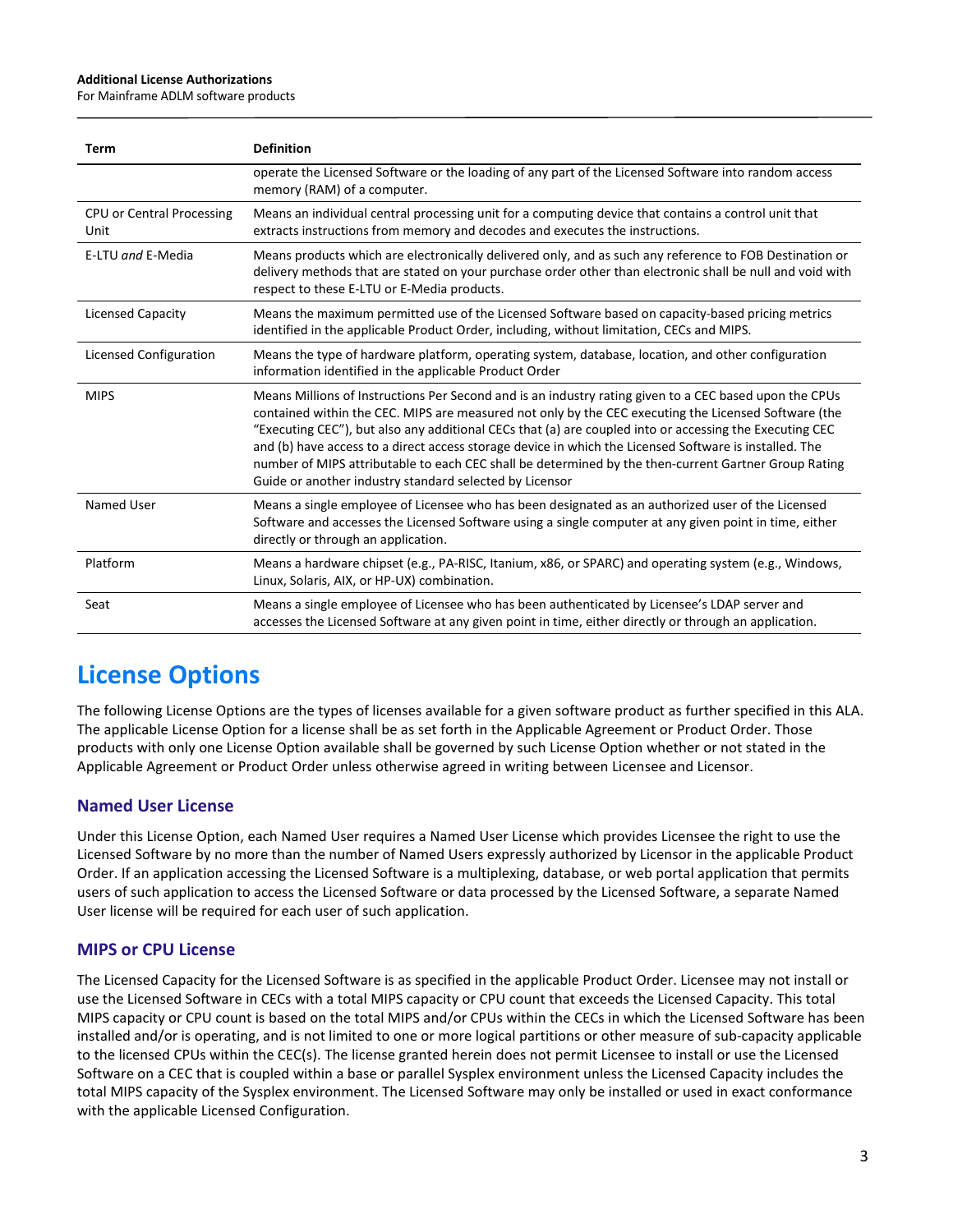Licensee shall have the right to use the Licensed Software only on the CECs designated by type, capacity rating, serial number, and location in the applicable Product Order. If the foregoing information is not specified in the applicable Product Order, Licensee shall provide such information to Licensor in writing. Licensee acknowledges that the Licensed Software may contain codes to restrict the use of the Licensed Software to one or more designated CECs.

Licensee may relocate the Licensed Software from one CPU to another CPU, provided that Licensee (a) gives prior written notice to Licensor, including the location and the make, model, and serial numbers of each CPU within the CECs; (b) does not otherwise change the Licensed Configuration or exceed the then-current Licensed Capacity in connection with such relocation; (c) agrees in writing to uninstall and discontinue all use of the Licensed Software with the originally licensed CPU and upon Licensor's request provides a signed written statement of such; and (d) is current on support and maintenance with respect to such relocated Licensed Software.

## **Seat License**

Under this License Option, each Seat requires a Seat License which provides Licensee the right to use the Licensed Software by no more than the number of Seats expressly authorized by Licensor in the applicable Product Order. If an application accessing the Licensed Software is a multiplexing, database, or web portal application that permits users of such application to access the Licensed Software or data processed by the Licensed Software, a separate Seat license will be required for each user of such application. A Seat License is required for each managed administrator of the Licensed Software. Licensee may change from time to time the employees who are designated to use the Licensed Software under a Seat License, provided that the number of users does not exceed the total number of Seat Licenses purchased.

## **Server License**

A Server License permits instantiation of one instance of the Licensed Software on a single machine or server.

## **Site License**

A Site License permits installation and use of the Licensed Software in an unlimited number of CECs with an unlimited total MIPS capacity or CPU count solely at one physical site address. Licensee may relocate the Licensed Software from one physical site address to another, provided that Licensee (a) gives prior written notice to Licensor, including the new physical site address; (b) agrees in writing to uninstall and discontinue all use of the Licensed Software at the prior physical site address and upon Licensor's request provides a signed written statement of such; and (c) is current on support and maintenance with respect to such relocated Licensed Software.

## **User License**

A User License permits Licensee to use the Licensed Software by no more than the number of Concurrent Users for which Licensee has purchased User Licenses.

## **Additional License Options**

The following additional License Options may also apply to one of the License Options above if set forth in the applicable Product Order notwithstanding anything else to the contrary in this ALA:

## **Third Party Usage License Extension**

For a license for which a Third Party Usage License Extension has been purchased, such license can be used by third party contractors of Licensee, notwithstanding any restriction to the contrary in the Applicable Agreement, provided that (1) each such third party is under a written obligation of confidentiality and restrictions of use which provide for protections and limitations of use of the license no less restrictive than the Applicable Agreement, (2) the license will only be used on behalf of Licensee, (3) such use is subject to the terms and conditions of the Applicable Agreement, and (4) Licensee remains liable for any breach by any such third party of the terms of the Applicable Agreement.

For a license for which an Off Continent License Extension has been purchased, such license can be used worldwide, except where prohibited by applicable law, notwithstanding any restriction to the contrary in the Applicable Agreement.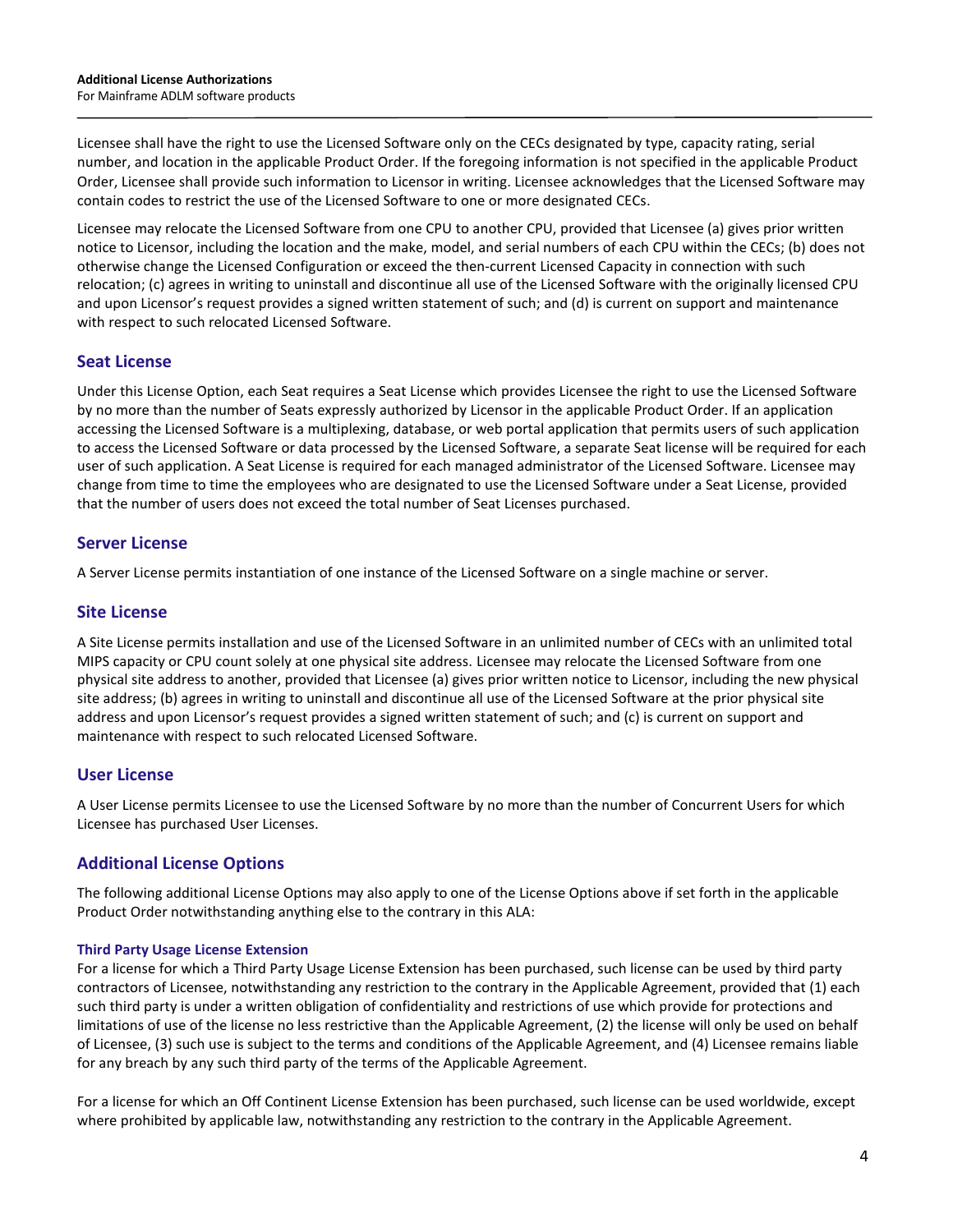# **Software Specific Terms**

## **Advanced Authentication Connector for z/OS, Advanced Authentication Connector for z/OS Bundle**

The following License Options apply: Named User License.

The Licensed Software may not be accessed without a valid license for Micro Focus Advanced Authentication software for no less than the quantity of Named Users licensed for the Licensed Software. This product is part of the Advanced Authentication Connector for z/OS Bundle, but otherwise must be separately purchased by Licensee.

## **ChangeMan ECP**

The following License Options apply: Named User License.

## **ChangeMan M+R, ChangeMan SSM, ChangeMan ZMF (all variants)**

The following License Options apply: MIPS or CPU License, Site License, User License.

**ChangeMan ZMF Business User**. A license for ChangeMan ZMF Business User can only be used to perform approval and rejection functionality within the Licensed Software.

**ChangeMan ZMF Plug-ins**. ChangeMan ZMF Plug-ins may only be used with a valid license for ChangeMan ZMF. No support or maintenance is provided or available for these plug-ins except where otherwise agreed by Licensor in writing.

## **ChangeMan ZMF Client Pack**

The following License Options apply: Named User License, MIPS or CPU License, Server License.

With respect to Named User Licenses, a Server License is also required for each CPU accessed by any instance of ChangeMan ZMF that the Licensed Software accesses. Each Named User License of ChangeMan ZMF Client Pack includes one Named User License of ChangeMan ZDD and ChangeMan ZMF for Eclipse.

With respect to MIPS or CPU Licenses, Licensee may use the Licensed Software by any number of Named Users and with no limit to the amount of CPUs that can be accessed by ChangeMan ZMF, provided that the ChangeMan ZMF software that the Licensed Software accesses is not installed or used in CECs with a total MIPS capacity that exceeds the MIPS capacity for the Licensed Software as specified in the applicable Product Order.

## **Comparex (all variants)**

The following License Options apply: MIPS or CPU License, Site License.

## **Mainframe Suite for IBM Rational Development and Test for System Z**

The following License Options apply: Named User License, Seat License.

## **StarTool (all variants)**

The following License Options apply: MIPS or CPU License, Site License.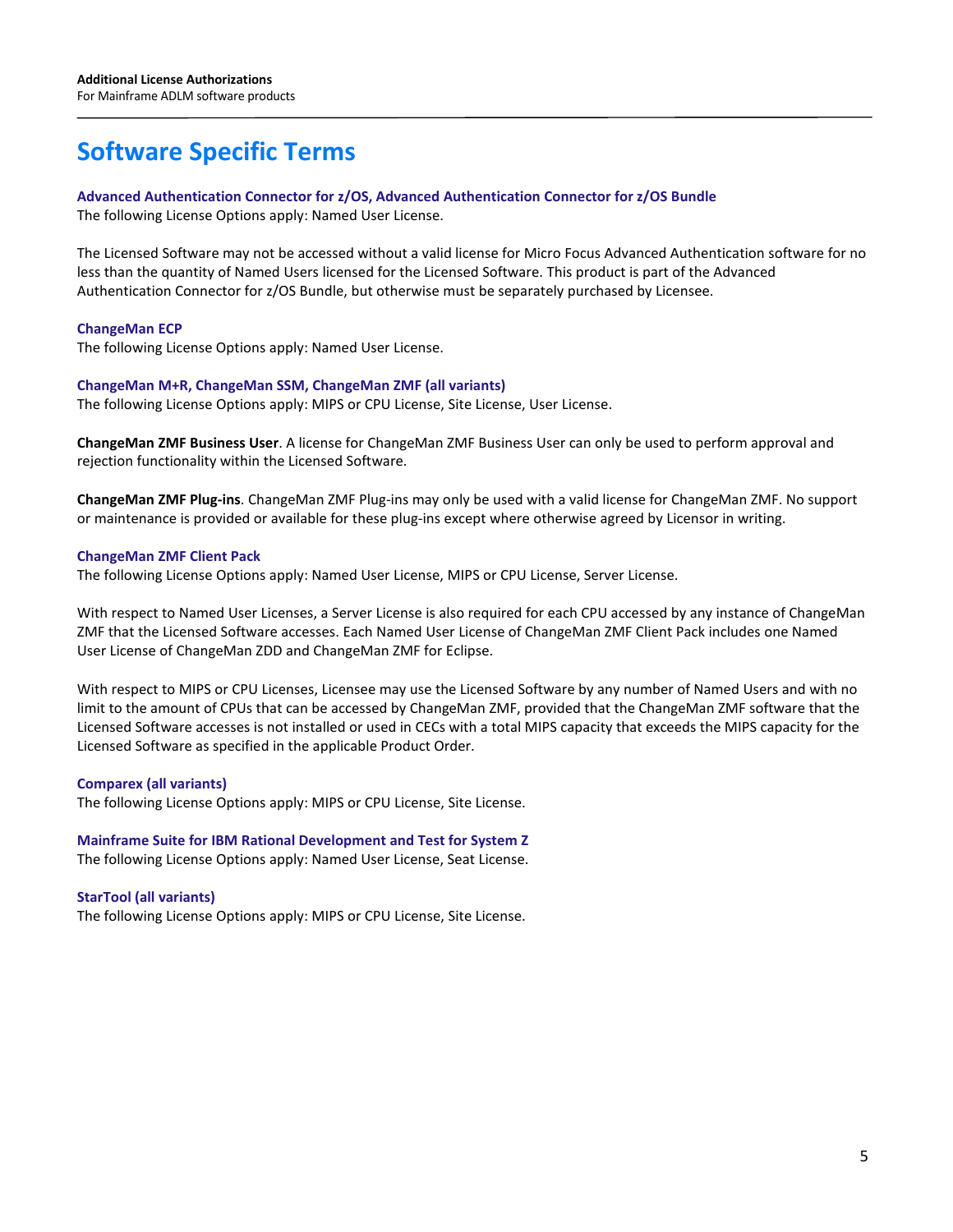# **Suites**

| Suite                                                                    | <b>Offering includes</b>                                                                                                                                                                                                                                                                                                               |
|--------------------------------------------------------------------------|----------------------------------------------------------------------------------------------------------------------------------------------------------------------------------------------------------------------------------------------------------------------------------------------------------------------------------------|
| Advanced Authentication<br>Connector for z/OS Bundle                     | Advanced Authentication Connector for z/OS<br>Advanced Authentication (one User License for each Named User Bundle license - see<br>ALA for Identity and Access Management Products)<br>Advanced Authentication Clients (one User License for each Named User Bundle<br>license - see ALA for Identity and Access Management Products) |
| Mainframe Suite for IBM<br>Rational Development and<br>Test for System Z | • ChangeMan SSM<br>$\blacksquare$ ChangeMan ZMF<br>• Comparex<br>■ StarTool DA<br>■ StarTool FDM<br>■ StarTool IOO                                                                                                                                                                                                                     |

# **Additional License Terms**

The following additional license terms shall apply to any software governed by this ALA:

## **Additional License Restrictions**

Licensee shall not:

- 1. Transfer, ship or use the Licensed Software outside the continent in which it was originally licensed to Licensee without first purchasing an Off-Continent License Extension or otherwise paying Licensor any applicable additional fees required by Licensor. For purposes of the foregoing, "continent" shall mean North America, South America, Europe, Africa, Asia, Australia, or Antarctica.
- 2. Install, access or use the Licensed Software on a Platform, database, location, and other configuration other than the License Configuration for the Licensed Software specified in the applicable Product Order. Additional licenses for use of the Licensed Software on a Platform other than the one set forth in the applicable Product Order may be available upon payment of an additional license fee.

## **License Keys**

The Licensed Software may contain one or more license keys to enable the functionality of the Licensed Software. Licensee may only access and use the Licensed Software with license keys issued by Licensor, and shall not attempt to modify, tamper with, reverse engineer, reverse compile, or disassemble any license key. If Licensor issues a new license key for the Licensed Software, Licensee shall not use the previous license key to enable the Licensed Software. At Licensee's request, Licensor will reissue a replacement license key to enable the Licensed Software in accordance with the original Product Order, provided that the Licensed Software is then-current on support and maintenance, and Licensee certifies that all evidence of the original license key has been deleted and destroyed and Licensee is in compliance with the Applicable Agreement. Prior to and as a condition to the issuance of any license key by Licensor, or within thirty (30) days of Licensor's written request (which shall not exceed two requests during any calendar year), Licensee shall provide Licensor with LICTEST output for each LPAR within the CEC(s) in which the Licensed Software is executing, without specifying any PARM in the JCL to verify the system and product information.